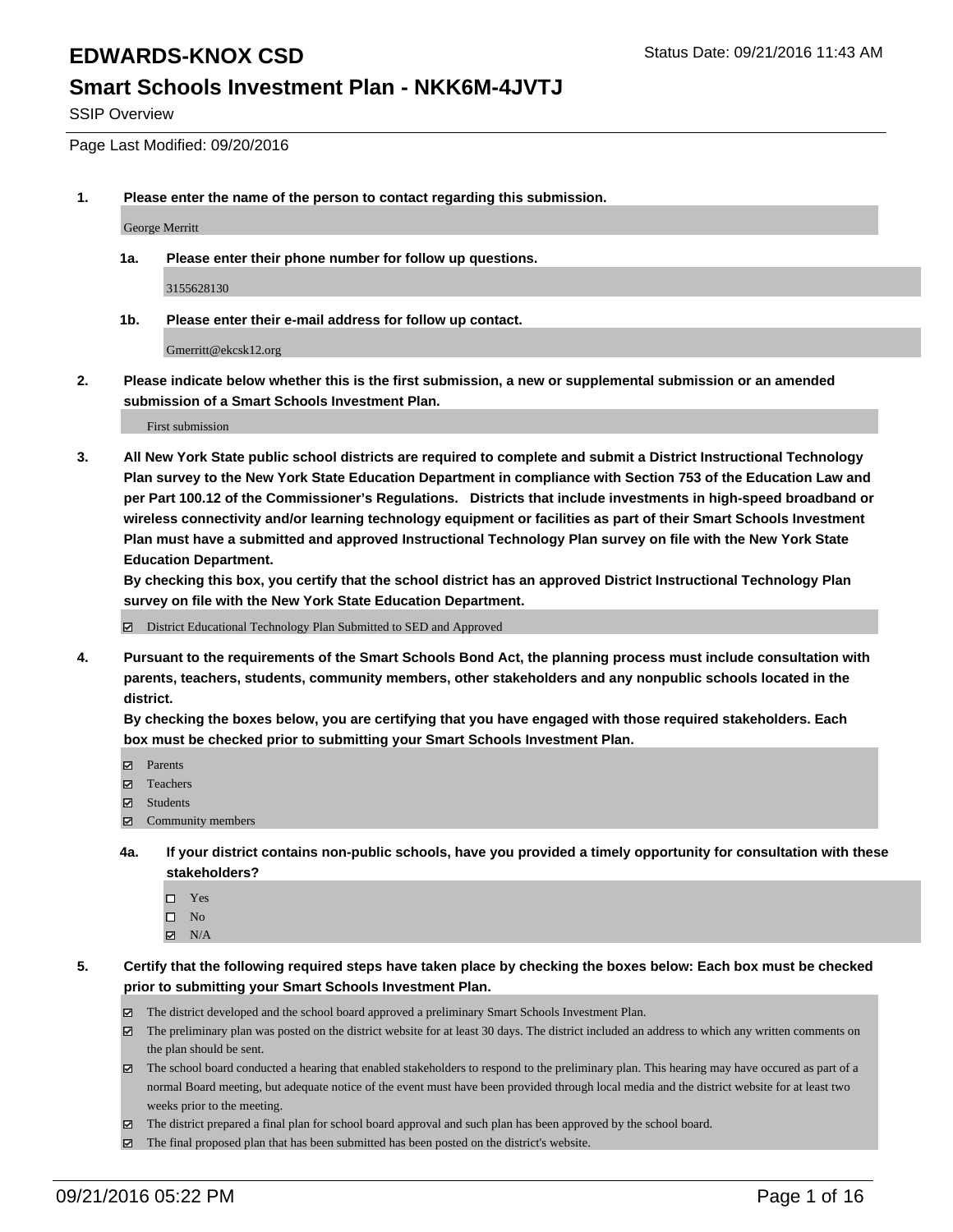#### **Smart Schools Investment Plan - NKK6M-4JVTJ**

SSIP Overview

Page Last Modified: 09/20/2016

**5a. Please upload the proposed Smart Schools Investment Plan (SSIP) that was posted on the district's website, along with any supporting materials. Note that this should be different than your recently submitted Educational Technology Survey. The Final SSIP, as approved by the School Board, should also be posted on the website and remain there during the course of the projects contained therein.**

Tech survey APPROVED.pdf Edwards-Knox Central School SIIP BOE APPROVED 2-23-16.pdf

**6. Please enter an estimate of the total number of students and staff that will benefit from this Smart Schools Investment Plan based on the cumulative projects submitted to date.**

725

**7. An LEA/School District may partner with one or more other LEA/School Districts to form a consortium to pool Smart Schools Bond Act funds for a project that meets all other Smart School Bond Act requirements. Each school district participating in the consortium will need to file an approved Smart Schools Investment Plan for the project and submit a signed Memorandum of Understanding that sets forth the details of the consortium including the roles of each respective district.**

 $\Box$  The district plans to participate in a consortium to partner with other school district(s) to implement a Smart Schools project.

**8. Please enter the name and 6-digit SED Code for each LEA/School District participating in the Consortium.**

| <b>Partner LEA/District</b> | <b>ISED BEDS Code</b> |
|-----------------------------|-----------------------|
| (No Response)               | (No Response)         |

**9. Please upload a signed Memorandum of Understanding with all of the participating Consortium partners.** (No Response)

**10. Your district's Smart Schools Bond Act Allocation is:**

\$906,104

**11. Enter the budget sub-allocations by category that you are submitting for approval at this time. If you are not budgeting SSBA funds for a category, please enter 0 (zero.) If the value entered is \$0, you will not be required to complete that survey question.**

|                                       | Sub-<br>Allocations |
|---------------------------------------|---------------------|
| School Connectivity                   | 35,000              |
| Connectivity Projects for Communities | 0                   |
| <b>Classroom Technology</b>           | 280,000             |
| Pre-Kindergarten Classrooms           | 0                   |
| Replace Transportable Classrooms      |                     |
| High-Tech Security Features           | 0                   |
| Totals:                               | 315,000             |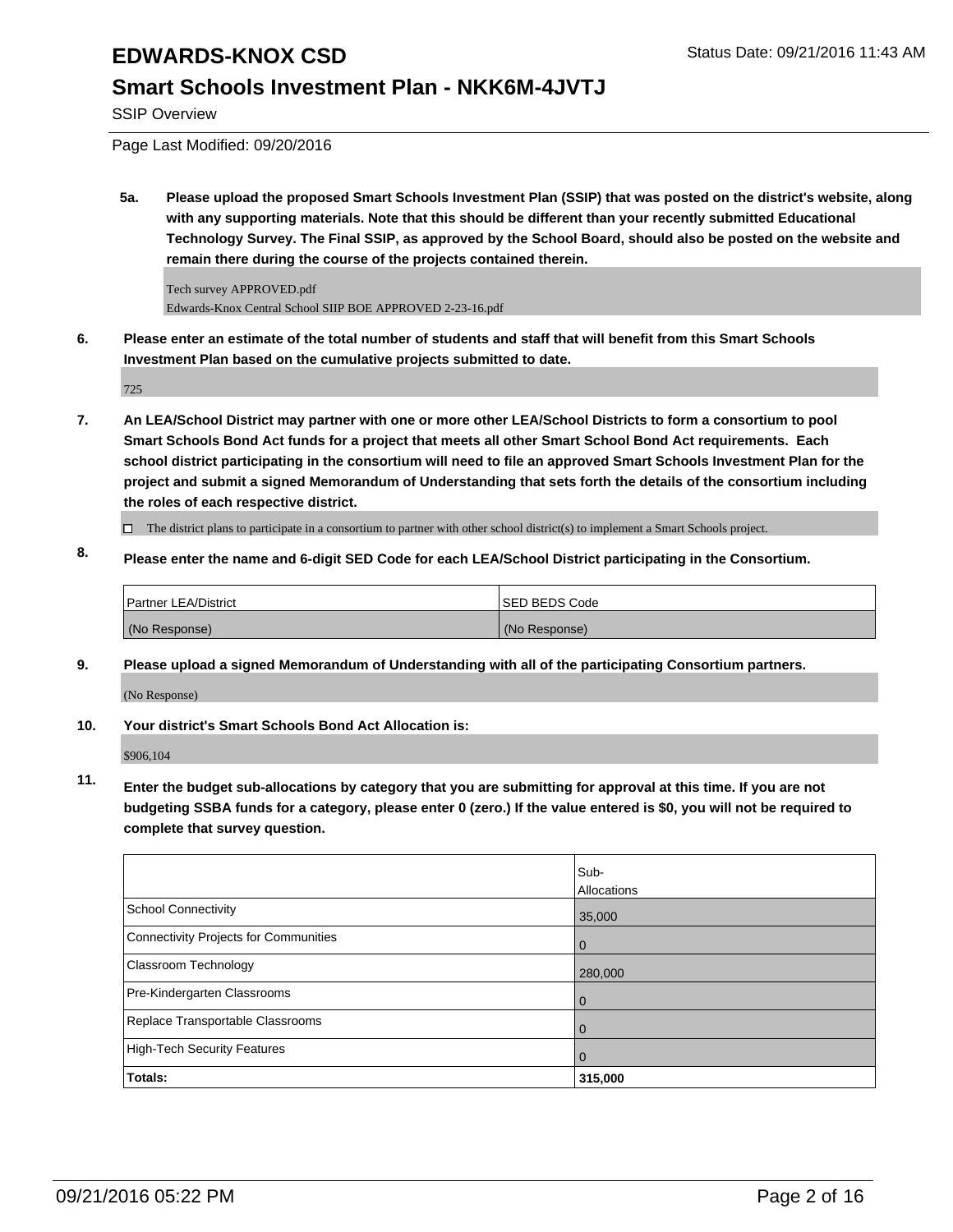#### **Smart Schools Investment Plan - NKK6M-4JVTJ**

School Connectivity

Page Last Modified: 09/12/2016

- **1. In order for students and faculty to receive the maximum benefit from the technology made available under the Smart Schools Bond Act, their school buildings must possess sufficient connectivity infrastructure to ensure that devices can be used during the school day. Smart Schools Investment Plans must demonstrate that:**
	- **sufficient infrastructure that meets the Federal Communications Commission's 100 Mbps per 1,000 students standard currently exists in the buildings where new devices will be deployed, or**
	- **is a planned use of a portion of Smart Schools Bond Act funds, or**
	- **is under development through another funding source.**

**Smart Schools Bond Act funds used for technology infrastructure or classroom technology investments must increase the number of school buildings that meet or exceed the minimum speed standard of 100 Mbps per 1,000 students and staff within 12 months. This standard may be met on either a contracted 24/7 firm service or a "burstable" capability. If the standard is met under the burstable criteria, it must be:**

**1. Specifically codified in a service contract with a provider, and**

**2. Guaranteed to be available to all students and devices as needed, particularly during periods of high demand, such as computer-based testing (CBT) periods.**

**Please describe how your district already meets or is planning to meet this standard within 12 months of plan submission.**

Currently we meet the 100 Mbps of bandwidth requirement.

- **1a. If a district believes that it will be impossible to meet this standard within 12 months, it may apply for a waiver of this requirement, as described on the Smart Schools website. The waiver must be filed and approved by SED prior to submitting this survey.**
	- $\Box$  By checking this box, you are certifying that the school district has an approved waiver of this requirement on file with the New York State Education Department.
- **2. Connectivity Speed Calculator (Required)**

|                  | Number of<br><b>Students</b> | Multiply by<br>100 Kbps | Divide by 1000 Current Speed<br>to Convert to<br>Required<br>Speed in Mb | lin Mb | Expected<br>Speed to be<br>Attained Within Required<br>12 Months | <b>Expected Date</b><br><b>When</b><br>Speed Will be<br><b>Met</b> |
|------------------|------------------------------|-------------------------|--------------------------------------------------------------------------|--------|------------------------------------------------------------------|--------------------------------------------------------------------|
| Calculated Speed | 605                          | 60.500                  | 60.5                                                                     | 100    | 100                                                              | met                                                                |

**3. Describe how you intend to use Smart Schools Bond Act funds for high-speed broadband and/or wireless connectivity projects in school buildings.**

We intend to add additional Access Points in classrooms to assure connectivity internally and to the outside of the building for community access, outside of school hours.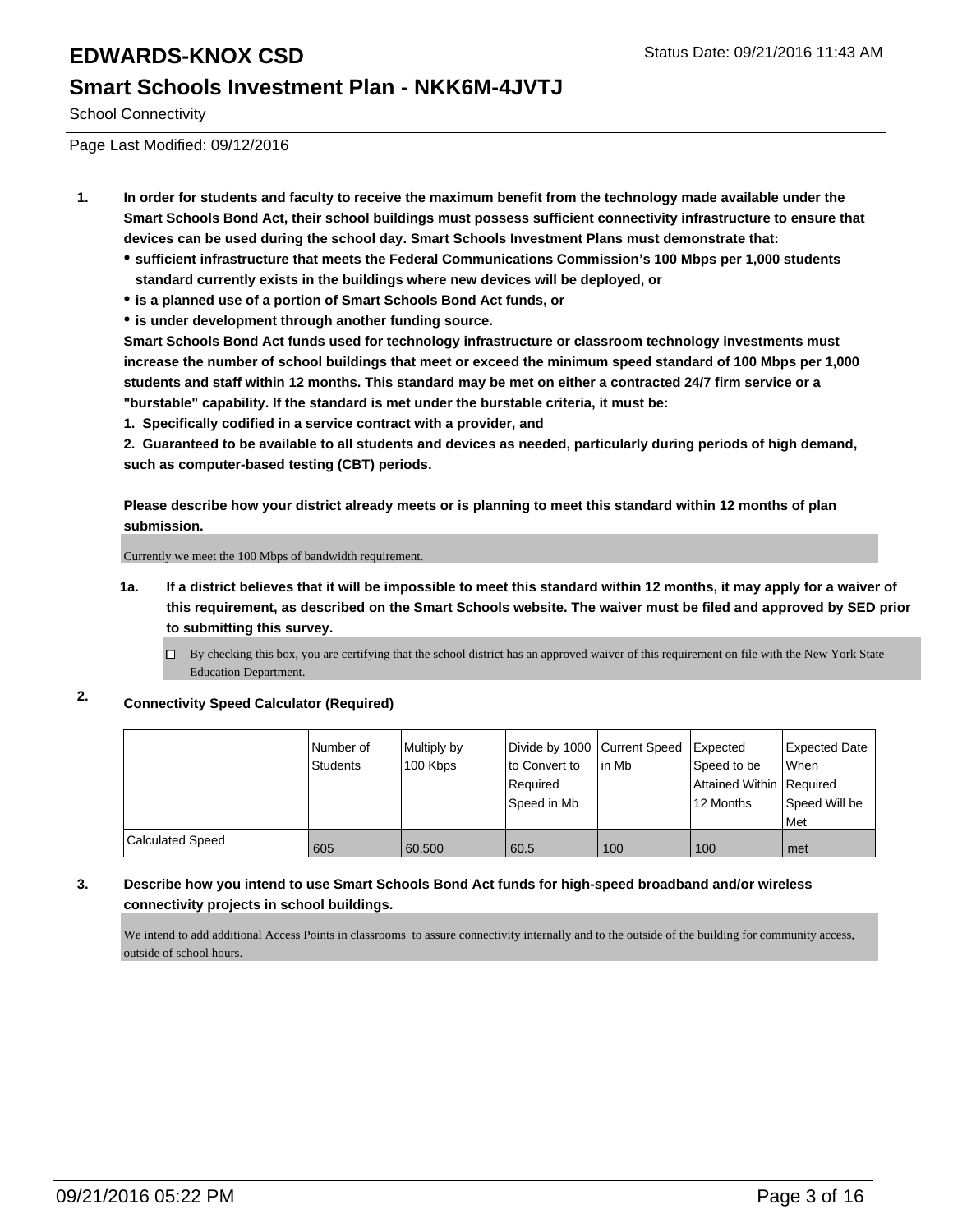#### **Smart Schools Investment Plan - NKK6M-4JVTJ**

School Connectivity

Page Last Modified: 09/12/2016

**4. Describe the linkage between the district's District Instructional Technology Plan and the proposed projects. (There should be a link between your response to this question and your response to Question 1 in Part E. Curriculum and Instruction "What are the district's plans to use digital connectivity and technology to improve teaching and learning?)**

Edwards-Knox will incorporate the use of computer and related technology so that it becomes a natural part of teaching and learning. Our district is committed to graduating students who possess skills that demonstrate and utilize computer technology literacy as well as providing professional development so staff may use technology in their daily functioning. Every student will have the opportunity to use learning technologies to access and analyze information in ways that develop higher order thinking skills, increase their ability to use technology as a tool in solving problems, and support their confident use of technology skills they will need for success in their future study and employment.

Our district will provide leadership, coordination, and access to appropriate technology, policies, staff development and procedures to all faculty and staff, so we may enhance the educational effectiveness of our district. When given technology enhanced instruction, our Pre-K thru 12th grade. We intend to expand the current 1:1 initiative that has begun in Kindergarten and First grade with IPAD's with the purchase of IPAD's or Chrome Books for Second through Fourth Grade. A site visit is set to evaluate the suggestion for Second through Fourth Grade, and IPAD's have been piloted. Chrome Books have been piloted in Fifth and Sixth Grade and the teachers would like class sets. Our 7-12 Grade staff are evaluating Chrome Book implementation or Surface devices.

The connectivity of the school will be greatly enhanced by adding the individual classroom access points. Currently, we are experiencing slowdown and dropping of access due directly to insufficient access points and server speed.

**5. If the district wishes to have students and staff access the Internet from wireless devices within the school building, or in close proximity to it, it must first ensure that it has a robust Wi-Fi network in place that has sufficient bandwidth to meet user demand.**

**Please describe how you have quantified this demand and how you plan to meet this demand.**

Through the SLL BOCES, they did a site visit and evaluated our current wireless infrastructure system and made the recommendations to update the MDF server and add additional access points in classrooms.

**6. As indicated on Page 5 of the guidance, the Office of Facilities Planning will have to conduct a preliminary review of all capital projects, including connectivity projects.**

**Please indicate on a separate row each project number given to you by the Office of Facilities Planning.**

| Project Number        |  |
|-----------------------|--|
| 51-31-02-04-0-004-BA1 |  |

**7. Certain high-tech security and connectivity infrastructure projects may be eligible for an expedited review process as determined by the Office of Facilities Planning.**

**Was your project deemed eligible for streamlined review?**

Yes

**7a. Districts that choose the Streamlined Review Process will be required to certify that they have reviewed all installations with their licensed architect or engineer of record and provide that person's name and license number. The licensed professional must review the products and proposed method of installation prior to implementation and review the work during and after completion in order to affirm that the work was codecompliant, if requested.**

I certify that I have reviewed all installations with a licensed architect or engineer of record.

**8. Include the name and license number of the architect or engineer of record.**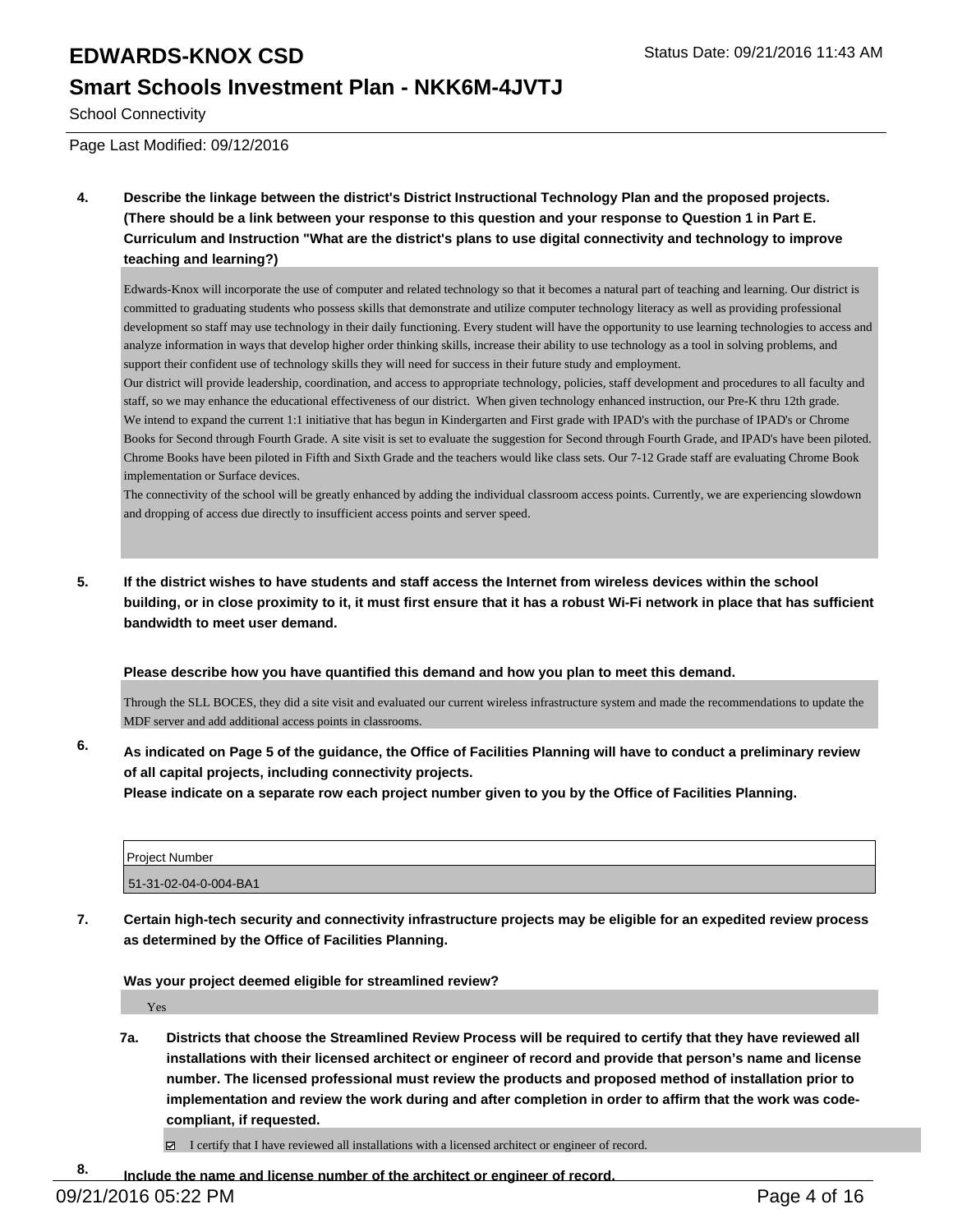#### **Smart Schools Investment Plan - NKK6M-4JVTJ**

School Connectivity

Page Last Modified: 09/12/2016

| <b>Name</b> | License Number |
|-------------|----------------|
| King&King   | 15925          |

#### **9. If you are submitting an allocation for School Connectivity complete this table. Note that the calculated Total at the bottom of the table must equal the Total allocation for this category that you entered in the SSIP Overview overall budget.**

|                                            | Sub-       |
|--------------------------------------------|------------|
|                                            | Allocation |
| Network/Access Costs                       | 30,000     |
| <b>Outside Plant Costs</b>                 | 5,000      |
| School Internal Connections and Components | 0          |
| <b>Professional Services</b>               | 0          |
| Testing                                    | 0          |
| Other Upfront Costs                        | 0          |
| <b>Other Costs</b>                         | 0          |
| Totals:                                    | 35,000     |

**10. Please detail the type, quantity, per unit cost and total cost of the eligible items under each sub-category. This is especially important for any expenditures listed under the "Other" category. All expenditures must be eligible for tax-exempt financing to be reimbursed through the SSBA. Sufficient detail must be provided so that we can verify this is the case. If you have any questions, please contact us directly through smartschools@nysed.gov. NOTE: Wireless Access Points should be included in this category, not under Classroom Educational Technology, except those that will be loaned/purchased for nonpublic schools.**

| Select the allowable expenditure | Item to be purchased               | Quantity | Cost per Item | <b>Total Cost</b> |
|----------------------------------|------------------------------------|----------|---------------|-------------------|
| type.                            |                                    |          |               |                   |
| Repeat to add another item under |                                    |          |               |                   |
| each type.                       |                                    |          |               |                   |
| <b>Network/Access Costs</b>      | <b>Access Points devices</b>       | 50       | 200           | 10,000            |
| <b>Outside Plant Costs</b>       | <b>Access Points-Dual function</b> | 10       | 500           | 5,000             |
| Network/Access Costs             | <b>MDF Server</b>                  |          | 15,000        | 15,000            |
| Network/Access Costs             | Switch                             |          | 5,000         | 5,000             |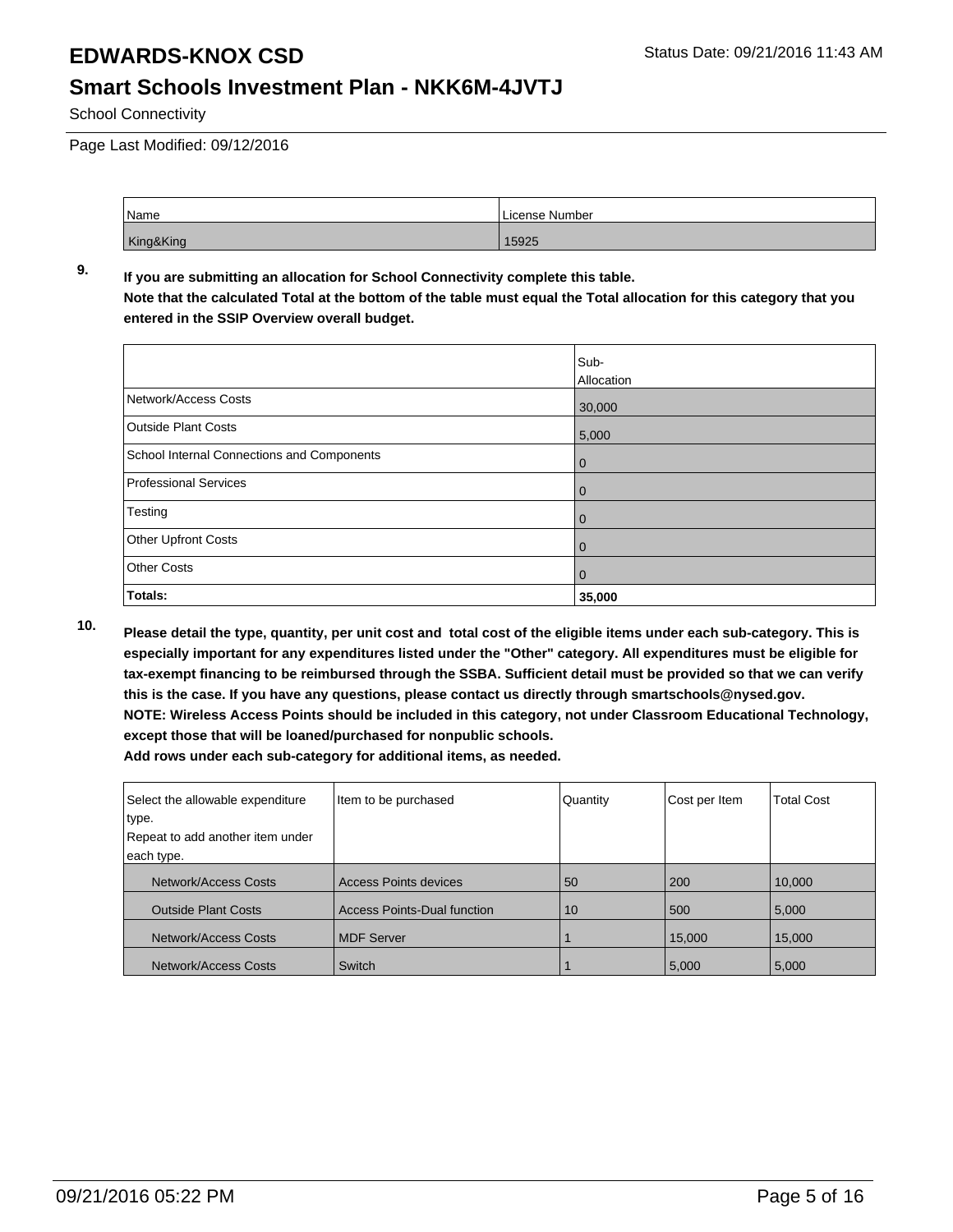#### **Smart Schools Investment Plan - NKK6M-4JVTJ**

Community Connectivity (Broadband and Wireless)

Page Last Modified: 09/12/2016

**1. Describe how you intend to use Smart Schools Bond Act funds for high-speed broadband and/or wireless connectivity projects in the community.**

(No Response)

**2. Please describe how the proposed project(s) will promote student achievement and increase student and/or staff access to the Internet in a manner that enhances student learning and/or instruction outside of the school day and/or school building.**

(No Response)

**3. Community connectivity projects must comply with all the necessary local building codes and regulations (building and related permits are not required prior to plan submission).**

 $\boxtimes$  I certify that we will comply with all the necessary local building codes and regulations.

**4. Please describe the physical location of the proposed investment.**

(No Response)

**5. Please provide the initial list of partners participating in the Community Connectivity Broadband Project, along with their Federal Tax Identification (Employer Identification) number.**

| <b>Project Partners</b> | Federal ID#   |
|-------------------------|---------------|
| (No Response)           | (No Response) |

**6. If you are submitting an allocation for Community Connectivity, complete this table. Note that the calculated Total at the bottom of the table must equal the Total allocation for this category that you entered in the SSIP Overview overall budget.**

|                                    | Sub-Allocation |
|------------------------------------|----------------|
| Network/Access Costs               | (No Response)  |
| <b>Outside Plant Costs</b>         | (No Response)  |
| Tower Costs                        | (No Response)  |
| <b>Customer Premises Equipment</b> | (No Response)  |
| <b>Professional Services</b>       | (No Response)  |
| Testing                            | (No Response)  |
| <b>Other Upfront Costs</b>         | (No Response)  |
| <b>Other Costs</b>                 | (No Response)  |
| Totals:                            | 0              |

**7. Please detail the type, quantity, per unit cost and total cost of the eligible items under each sub-category. This is especially important for any expenditures listed under the "Other" category. All expenditures must be capital-bond eligible to be reimbursed through the SSBA. If you have any questions, please contact us directly through smartschools@nysed.gov.**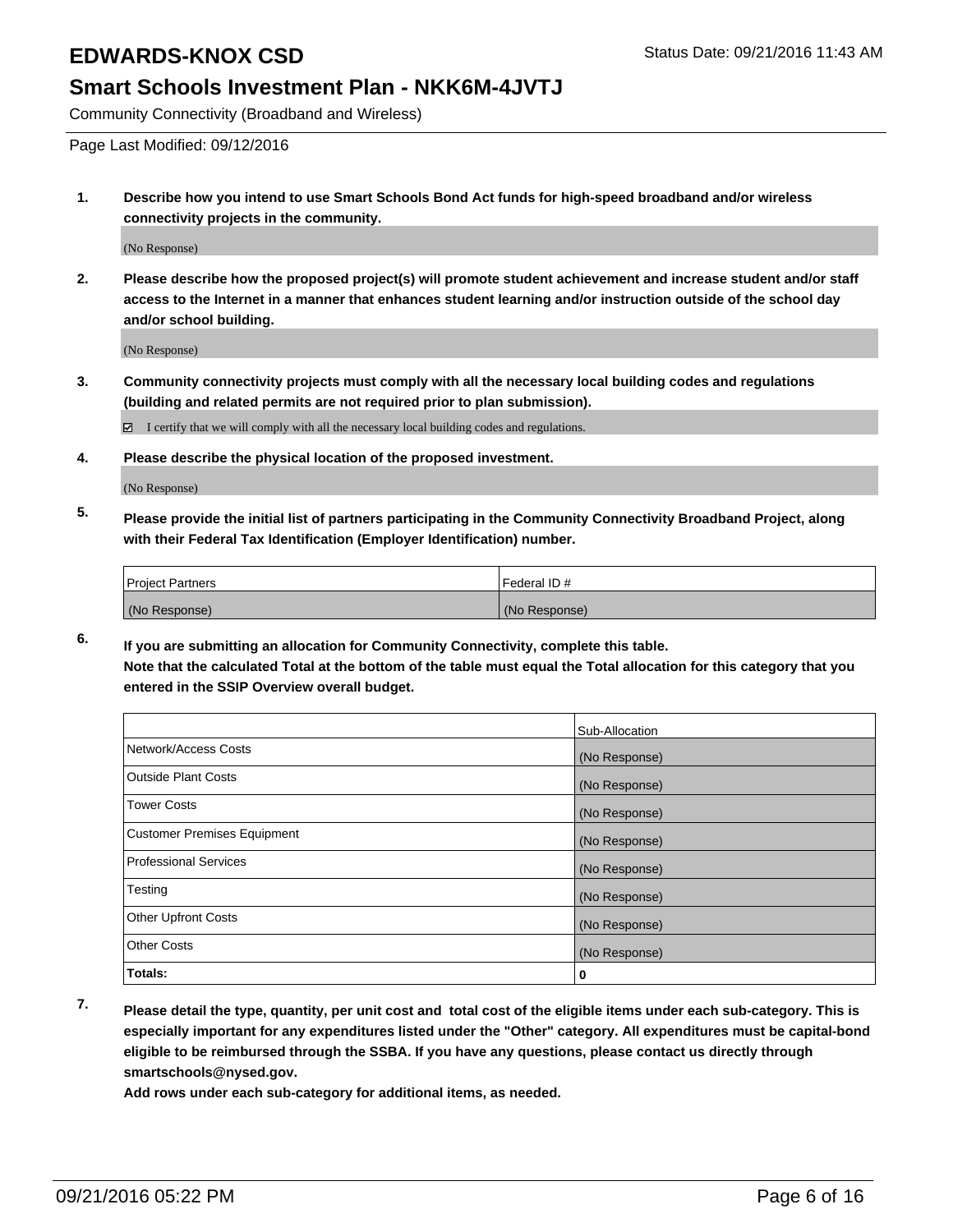### **Smart Schools Investment Plan - NKK6M-4JVTJ**

Community Connectivity (Broadband and Wireless)

Page Last Modified: 09/12/2016

| Select the allowable expenditure | litem to be purchased | Quantity      | Cost per Item | <b>Total Cost</b> |
|----------------------------------|-----------------------|---------------|---------------|-------------------|
| type.                            |                       |               |               |                   |
| Repeat to add another item under |                       |               |               |                   |
| each type.                       |                       |               |               |                   |
| (No Response)                    | (No Response)         | (No Response) | (No Response) | (No Response)     |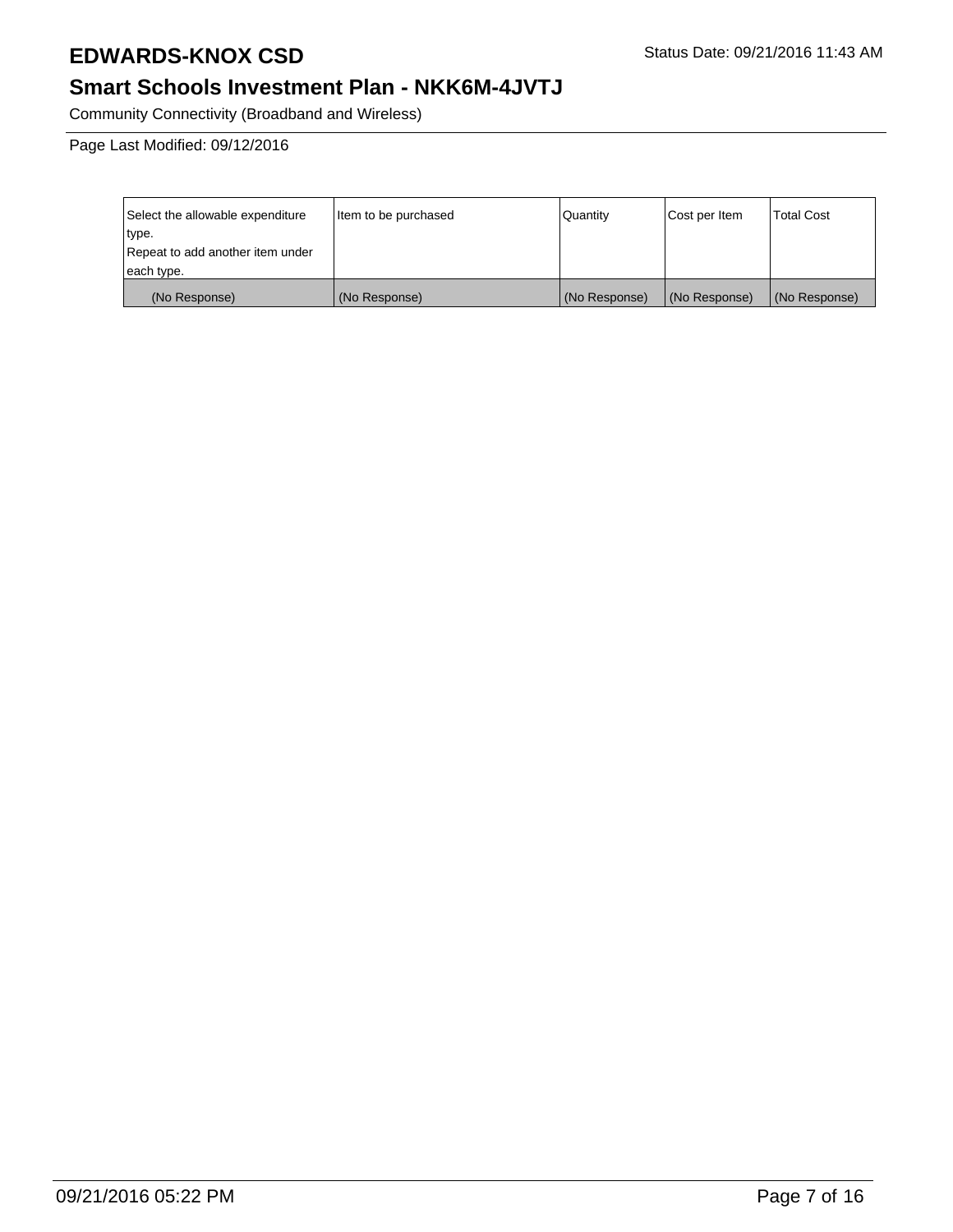#### **Smart Schools Investment Plan - NKK6M-4JVTJ**

Classroom Learning Technology

Page Last Modified: 09/20/2016

**1. In order for students and faculty to receive the maximum benefit from the technology made available under the Smart Schools Bond Act, their school buildings must possess sufficient connectivity infrastructure to ensure that devices can be used during the school day. Smart Schools Investment Plans must demonstrate that sufficient infrastructure that meets the Federal Communications Commission's 100 Mbps per 1,000 students standard currently exists in the buildings where new devices will be deployed, or is a planned use of a portion of Smart Schools Bond Act funds, or is under development through another funding source.**

**Smart Schools Bond Act funds used for technology infrastructure or classroom technology investments must increase the number of school buildings that meet or exceed the minimum speed standard of 100 Mbps per 1,000 students and staff within 12 months. This standard may be met on either a contracted 24/7 firm service or a "burstable" capability. If the standard is met under the burstable criteria, it must be:**

**1. Specifically codified in a service contract with a provider, and**

**2. Guaranteed to be available to all students and devices as needed, particularly during periods of high demand, such as computer-based testing (CBT) periods.**

**Please describe how your district already meets or is planning to meet this standard within 12 months of plan submission.**

Currently we meet the 100 Mbps of bandwidth requirement.

- **1a. If a district believes that it will be impossible to meet this standard within 12 months, it may apply for a waiver of this requirement, as described on the Smart Schools website. The waiver must be filed and approved by SED prior to submitting this survey.**
	- $\Box$  By checking this box, you are certifying that the school district has an approved waiver of this requirement on file with the New York State Education Department.

#### **2. Connectivity Speed Calculator (Required)**

|                         | l Number of<br>Students | Multiply by<br>100 Kbps | Divide by 1000 Current Speed<br>Ito Convert to<br>Required<br>Speed in Mb | lin Mb | Expected<br>Speed to be<br>Attained Within   Required<br>12 Months | <b>Expected Date</b><br><b>When</b><br>Speed Will be<br>l Met |
|-------------------------|-------------------------|-------------------------|---------------------------------------------------------------------------|--------|--------------------------------------------------------------------|---------------------------------------------------------------|
| <b>Calculated Speed</b> | 605                     | 60.500                  | 60.5                                                                      | 100    | 100                                                                | met                                                           |

**3. If the district wishes to have students and staff access the Internet from wireless devices within the school building, or in close proximity to it, it must first ensure that it has a robust Wi-Fi network in place that has sufficient bandwidth to meet user demand.**

**Please describe how you have quantified this demand and how you plan to meet this demand.**

We intend to purchase an MDF Server, add additional Access Points in classrooms to assure connectivity internally and to the outside of the building for community access, outside of school hours.

**4. All New York State public school districts are required to complete and submit an Instructional Technology Plan survey to the New York State Education Department in compliance with Section 753 of the Education Law and per Part 100.12 of the Commissioner's Regulations.**

**Districts that include educational technology purchases as part of their Smart Schools Investment Plan must have a submitted and approved Instructional Technology Plan survey on file with the New York State Education Department.**

By checking this box, you are certifying that the school district has an approved Instructional Technology Plan survey on file with the New York State Education Department.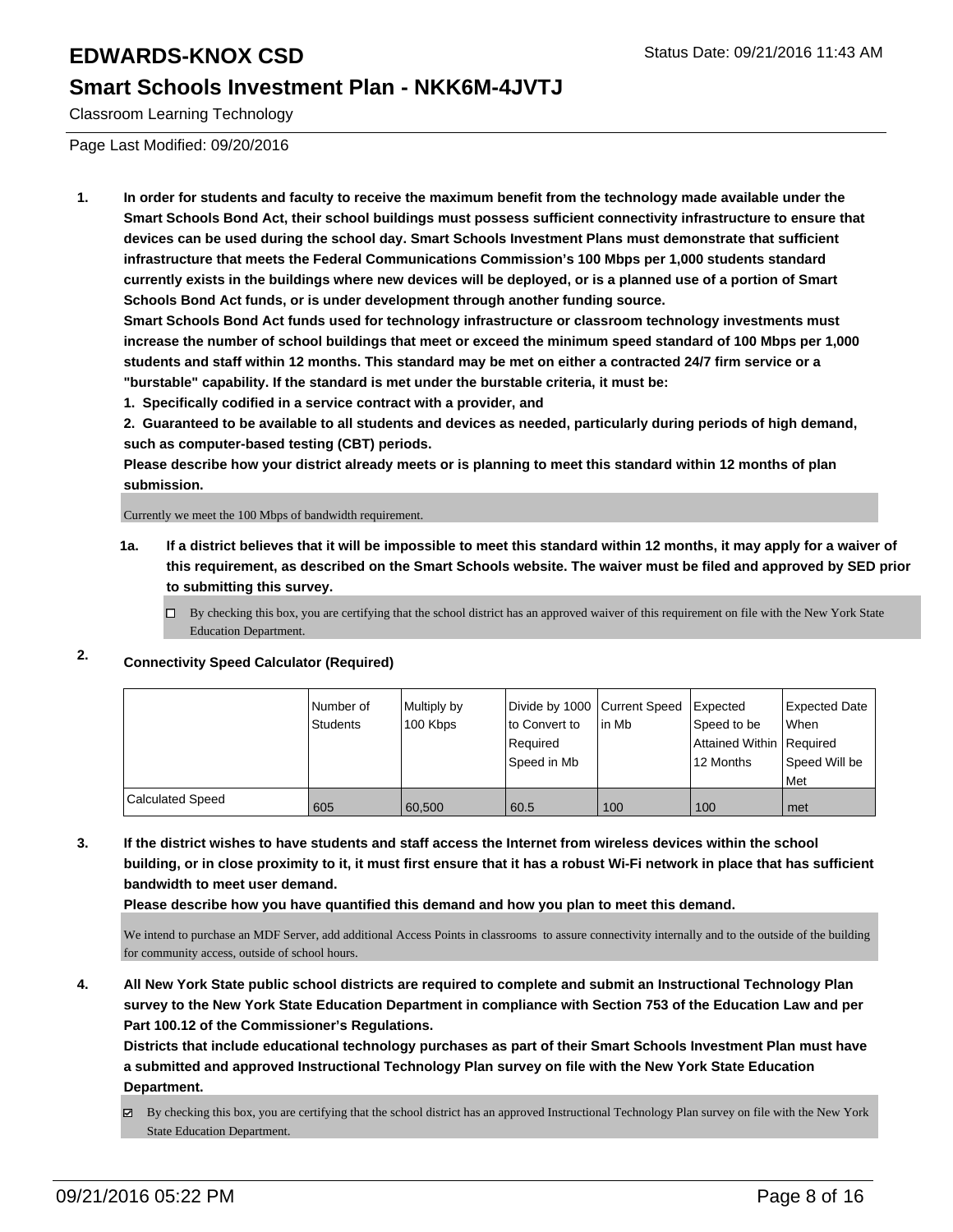#### **Smart Schools Investment Plan - NKK6M-4JVTJ**

Classroom Learning Technology

Page Last Modified: 09/20/2016

**5. Describe the devices you intend to purchase and their compatibility with existing or planned platforms or systems. Specifically address the adequacy of each facility's electrical, HVAC and other infrastructure necessary to install and support the operation of the planned technology.**

We will add IPAD Airs, Chrome Books and surface devices. The evaluation of our wireless network by SLL BOCES indicated the capabilities exist to support the additional devices with the addition of internal access points.

- **6. Describe how the proposed technology purchases will:**
	- **> enhance differentiated instruction;**
	- **> expand student learning inside and outside the classroom;**
	- **> benefit students with disabilities and English language learners; and**
	- **> contribute to the reduction of other learning gaps that have been identified within the district.**

**The expectation is that districts will place a priority on addressing the needs of students who struggle to succeed in a rigorous curriculum. Responses in this section should specifically address this concern and align with the district's Instructional Technology Plan (in particular Question 2 of E. Curriculum and Instruction: "Does the district's instructional technology plan address the needs of students with disabilities to ensure equitable access to instruction, materials and assessments?" and Question 3 of the same section: "Does the district's instructional technology plan address the provision of assistive technology specifically for students with disabilities to ensure access to and participation in the general curriculum?"**

The opportunities to address the individual, unique needs of our students will be enhanced by the use of 1:1 devices along with the opportunity for teachers to differentiate the instructional strategies allowing more advanced students to move on and less capable learners to work at a pace without requiring others to wait. The initial response has been very positive in time on task has increased and discipline "management" needs have decreased. We have begun an IPAD implementation in Elementary and the students crave the opportunity to utilize the technology and they are exclusively education applications. These programs are leveled after an initial task assessment and the teacher is able to differentiate instruction for all level of learners, not 1 size fits all instruction. This has allowed our more motivated capable students the ability to excel and move on, while less able learners are not pushed to frustration, as the only one who knows where is student is academically, is the teacher. We do not have a single ELL student in the district, but if we did, the programs we are using are available in a multitude of languages.

As we move forward, we intend to purchase devices that will provide the above listed opportunities as well as software that is capable of multi functionality.

**7. Where appropriate, describe how the proposed technology purchases will enhance ongoing communication with parents and other stakeholders and help the district facilitate technology-based regional partnerships, including distance learning and other efforts.**

We have incorporated the e-mail address of each parent into the IPAD's being used by our K-1st grade students, so when assignments are submitted, parents can see the work as well.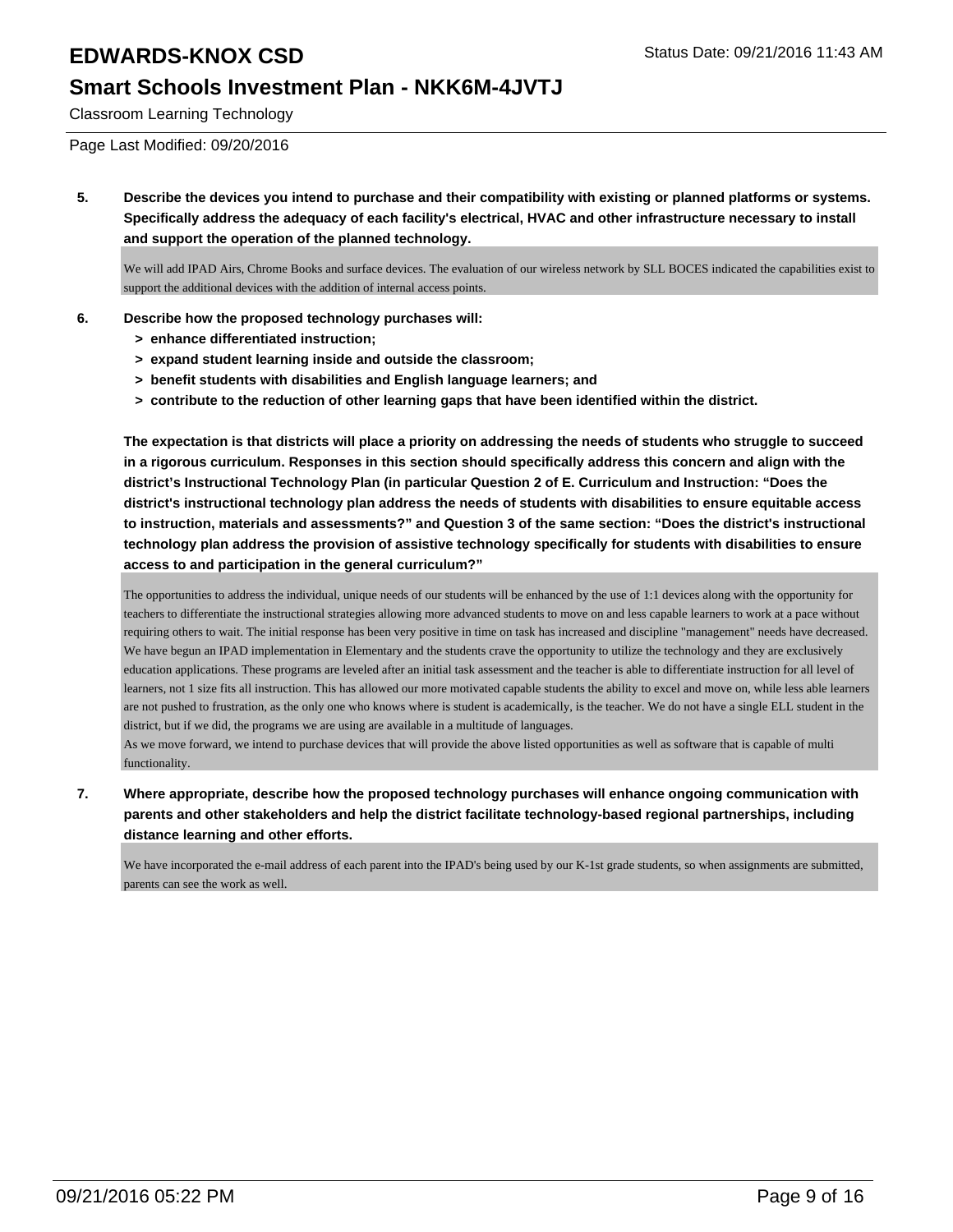#### **Smart Schools Investment Plan - NKK6M-4JVTJ**

Classroom Learning Technology

Page Last Modified: 09/20/2016

**8. Describe the district's plan to provide professional development to ensure that administrators, teachers and staff can employ the technology purchased to enhance instruction successfully.**

**Note: This response should be aligned and expanded upon in accordance with your district's response to Question 1 of F. Professional Development of your Instructional Technology Plan: "Please provide a summary of professional development offered to teachers and staff, for the time period covered by this plan, to support technology to enhance teaching and learning. Please include topics, audience and method of delivery within your summary."**

The types of professional development offered will include but are not limited to the following: 1) job embedded (occurs during the regular school day to support instructional programs), 2) coaching (additional support from an outside agency to implement instructional programs/practices), 3) collaboration (two or more teachers working collaboratively on research-based practices and instructional procedures within the district or between districts), 4) modeling (observations of an expert teacher), 5) conferences/workshops (opportunities for teachers to select topics in local, state or national conferences), 6) grade level meetings (professional discussions)

Currently, we have sent teams of teachers to site visits, purchased devices with on-site training as part of the investment. The trainer has come to EK and provided 2 separate 2 day training sessions with 3 more scheduled in the coming months. Additionally, we have a staff member becoming trained as a site turn-key operator and will be an on-site trainer and can assist our staff as we go forward. The fifth and sixth grade teams have been working with the "flipped Classroom" and are ready to move forward in this direction. Our Grade level teams have been meeting, evaluating different devices and professional development necessary for full implementation.

The 7-12 team has been piloting devices and attending different application of Chrome Books in the classroom and I have several staff heading to the "Google Summit" and Chrome Books in the classroom training.

The topics relating to professional development in the areas addressed in this plan include: Google classroom, teaching with 1:1 devices, integration and management of technology in the classroom, blended learning, flipped classrooms, internet safety, classroom response/survey systems, educational apps, SMART board instruction, incorporating videos within instruction, personal device inclusion, learning platforms, digital citizenship, global learning communities, student data collection/analysis or digital assessment.

- **9. Districts must contact the SUNY/CUNY teacher preparation program that supplies the largest number of the district's new teachers to request advice on innovative uses and best practices at the intersection of pedagogy and educational technology.**
	- By checking this box, you certify that you have contacted the SUNY/CUNY teacher preparation program that supplies the largest number of your new teachers to request advice on these issues.
	- **9a. Please enter the name of the SUNY or CUNY Institution that you contacted.**

SUNY Potsdam

**9b. Enter the primary Institution phone number.**

3152672000

**9c. Enter the name of the contact person with whom you consulted and/or will be collaborating with on innovative uses of technology and best practices.**

Anthony Betrus & Peter Brower

**10. A district whose Smart Schools Investment Plan proposes the purchase of technology devices and other hardware must account for nonpublic schools in the district.**

**Are there nonpublic schools within your school district?**

□ Yes

 $\boxtimes$  No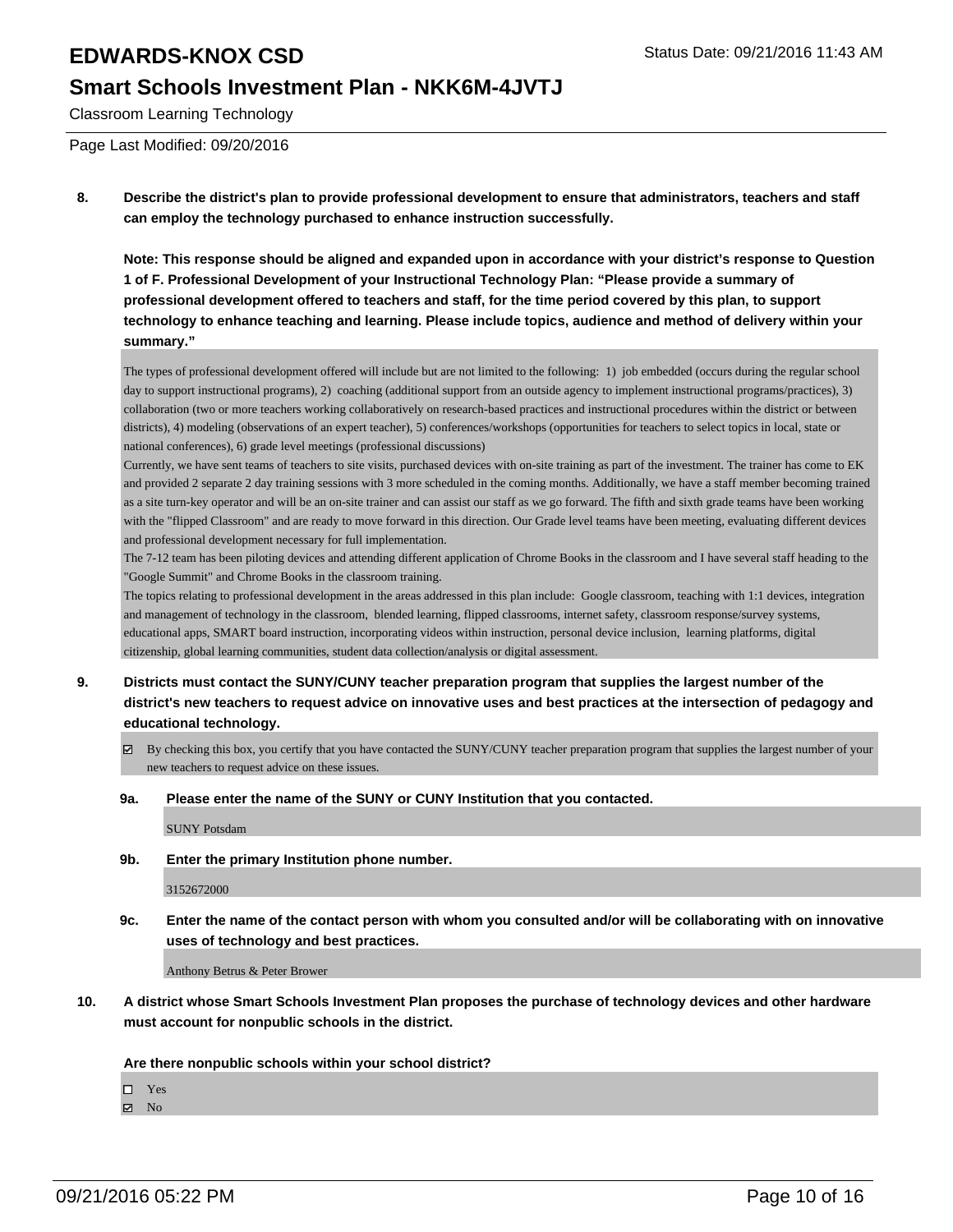#### **Smart Schools Investment Plan - NKK6M-4JVTJ**

Classroom Learning Technology

Page Last Modified: 09/20/2016

#### **11. Nonpublic Classroom Technology Loan Calculator**

**The Smart Schools Bond Act provides that any Classroom Learning Technology purchases made using Smart Schools funds shall be lent, upon request, to nonpublic schools in the district. However, no school district shall be required to loan technology in amounts greater than the total obtained and spent on technology pursuant to the Smart Schools Bond Act and the value of such loan may not exceed the total of \$250 multiplied by the nonpublic school enrollment in the base year at the time of enactment.**

**See:**

**http://www.p12.nysed.gov/mgtserv/smart\_schools/docs/Smart\_Schools\_Bond\_Act\_Guidance\_04.27.15\_Final.pdf.**

|                                     | 1. Classroom<br>Technology<br>Sub-allocation | 2. Public<br>Enrollment<br>$(2014 - 15)$ | 3. Nonpublic<br><b>Enrollment</b><br>(2014-15) | 4. Sum of<br>Public and<br>Nonpublic<br>Enrollment                                            | 15. Total Per<br>Pupil Sub-<br>Iallocation | 6. Total<br>Nonpublic Loan  <br>Amount |
|-------------------------------------|----------------------------------------------|------------------------------------------|------------------------------------------------|-----------------------------------------------------------------------------------------------|--------------------------------------------|----------------------------------------|
| Calculated Nonpublic Loan<br>Amount |                                              |                                          |                                                | (No Response)   (No Response)   (No Response)   (No Response)   (No Response)   (No Response) |                                            |                                        |

**12. To ensure the sustainability of technology purchases made with Smart Schools funds, districts must demonstrate a long-term plan to maintain and replace technology purchases supported by Smart Schools Bond Act funds. This sustainability plan shall demonstrate a district's capacity to support recurring costs of use that are ineligible for Smart Schools Bond Act funding such as device maintenance, technical support, Internet and wireless fees, maintenance of hotspots, staff professional development, building maintenance and the replacement of incidental items. Further, such a sustainability plan shall include a long-term plan for the replacement of purchased devices and equipment at the end of their useful life with other funding sources.**

**⊠** By checking this box, you certify that the district has a sustainability plan as described above.

**13. Districts must ensure that devices purchased with Smart Schools Bond funds will be distributed, prepared for use, maintained and supported appropriately. Districts must maintain detailed device inventories in accordance with generally accepted accounting principles.**

By checking this box, you certify that the district has a distribution and inventory management plan and system in place.

**14. If you are submitting an allocation for Classroom Learning Technology complete this table. Note that the calculated Total at the bottom of the table must equal the Total allocation for this category that you entered in the SSIP Overview overall budget.**

|                          | Sub-Allocation |
|--------------------------|----------------|
| Interactive Whiteboards  | (No Response)  |
| <b>Computer Servers</b>  | 0              |
| <b>Desktop Computers</b> | 30,000         |
| <b>Laptop Computers</b>  | 65,000         |
| <b>Tablet Computers</b>  | 185,000        |
| <b>Other Costs</b>       | (No Response)  |
| Totals:                  | 280,000        |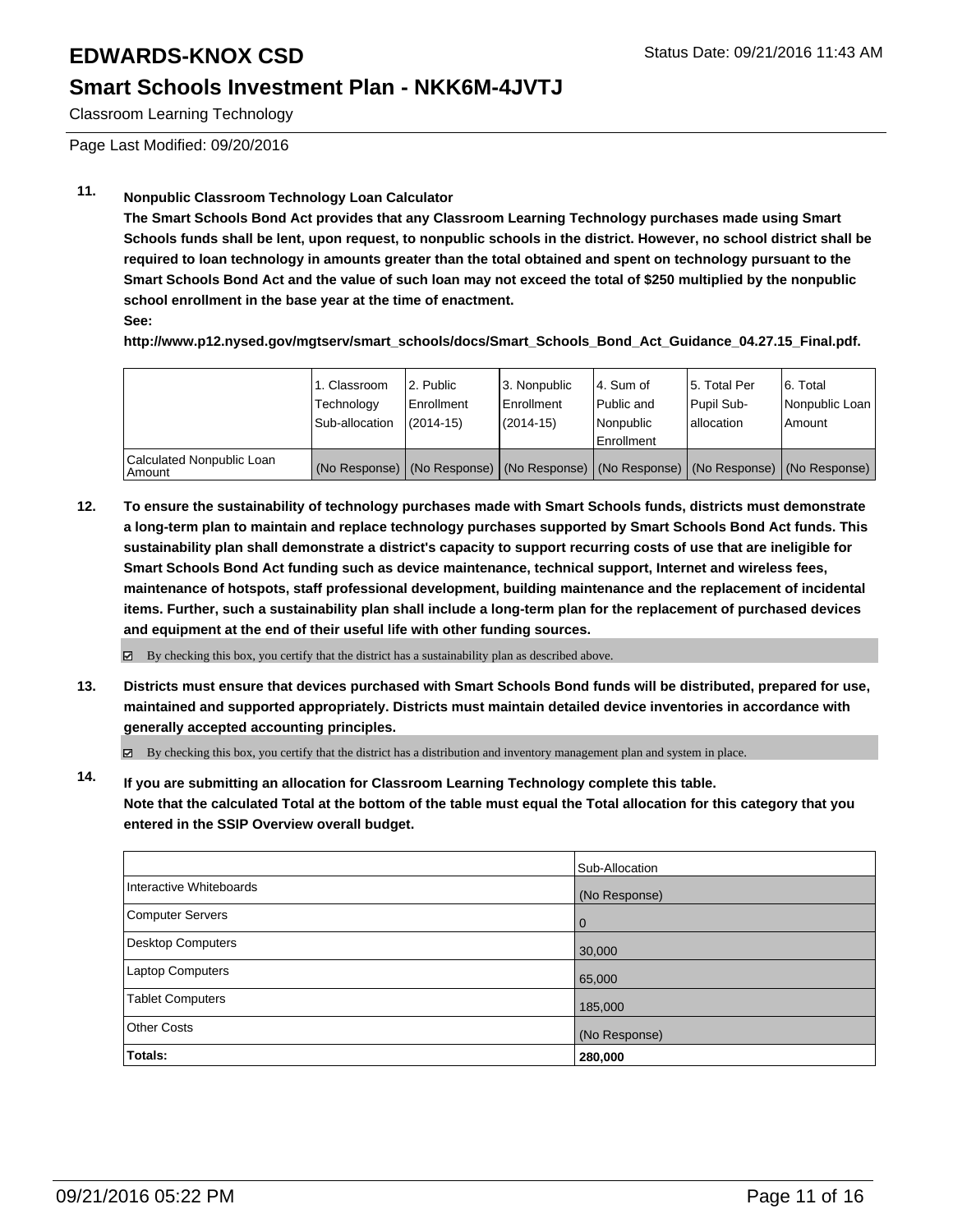#### **Smart Schools Investment Plan - NKK6M-4JVTJ**

Classroom Learning Technology

Page Last Modified: 09/20/2016

**15. Please detail the type, quantity, per unit cost and total cost of the eligible items under each sub-category. This is especially important for any expenditures listed under the "Other" category. All expenditures must be capital-bond eligible to be reimbursed through the SSBA. If you have any questions, please contact us directly through smartschools@nysed.gov.**

**Please specify in the "Item to be Purchased" field which specific expenditures and items are planned to meet the district's nonpublic loan requirement, if applicable.**

**NOTE: Wireless Access Points that will be loaned/purchased for nonpublic schools should ONLY be included in this category, not under School Connectivity, where public school districts would list them. Add rows under each sub-category for additional items, as needed.**

| Select the allowable expenditure | Item to be Purchased | Quantity | Cost per Item | <b>Total Cost</b> |
|----------------------------------|----------------------|----------|---------------|-------------------|
| type.                            |                      |          |               |                   |
| Repeat to add another item under |                      |          |               |                   |
| each type.                       |                      |          |               |                   |
| <b>Laptop Computers</b>          | <b>Chrome Books</b>  | 200      | 325           | 65,000            |
| <b>Tablet Computers</b>          | Surface devices      | 85       | 1,000         | 85,000            |
| <b>Tablet Computers</b>          | <b>IPAD's</b>        | 250      | 400           | 100,000           |
| <b>Desktop Computers</b>         | Desktop's            | 40       | 750           | 30,000            |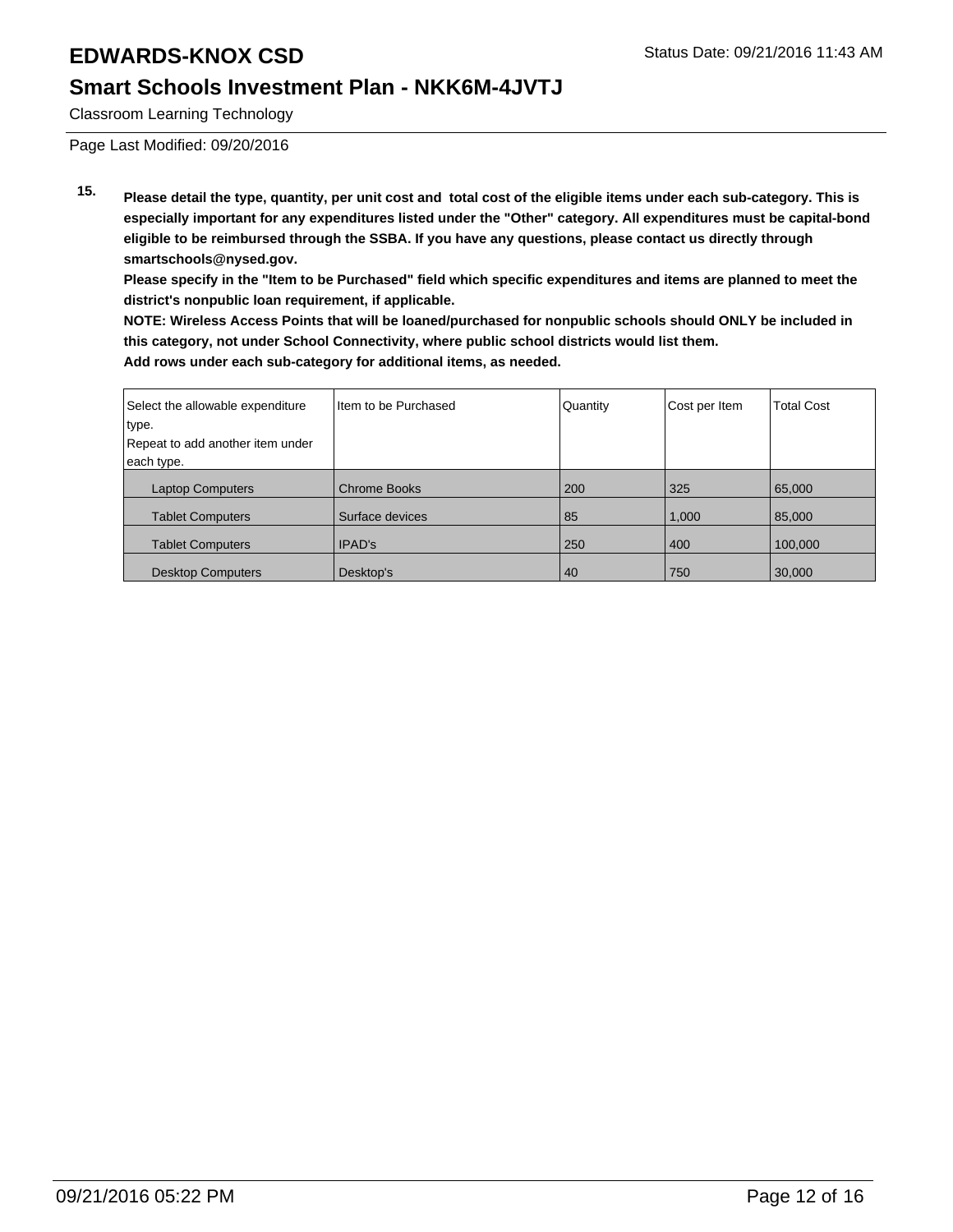#### **Smart Schools Investment Plan - NKK6M-4JVTJ**

Pre-Kindergarten Classrooms

Page Last Modified: 09/12/2016

**1. Provide information regarding how and where the district is currently serving pre-kindergarten students and justify the need for additional space with enrollment projections over 3 years.**

(No Response)

- **2. Describe the district's plan to construct, enhance or modernize education facilities to accommodate prekindergarten programs. Such plans must include:**
	- **Specific descriptions of what the district intends to do to each space;**
	- **An affirmation that pre-kindergarten classrooms will contain a minimum of 900 square feet per classroom;**
	- **The number of classrooms involved;**
	- **The approximate construction costs per classroom; and**
	- **Confirmation that the space is district-owned or has a long-term lease that exceeds the probable useful life of the improvements.**

(No Response)

**3. Smart Schools Bond Act funds may only be used for capital construction costs. Describe the type and amount of additional funds that will be required to support ineligible ongoing costs (e.g. instruction, supplies) associated with any additional pre-kindergarten classrooms that the district plans to add.**

(No Response)

**4. All plans and specifications for the erection, repair, enlargement or remodeling of school buildings in any public school district in the State must be reviewed and approved by the Commissioner. Districts that plan capital projects using their Smart Schools Bond Act funds will undergo a Preliminary Review Process by the Office of Facilities Planning.**

**Please indicate on a separate row each project number given to you by the Office of Facilities Planning.**

| Project Number |  |  |
|----------------|--|--|
| (No Response)  |  |  |

**5. If you have made an allocation for Pre-Kindergarten Classrooms, complete this table.**

**Note that the calculated Total at the bottom of the table must equal the Total allocation for this category that you entered in the SSIP Overview overall budget.**

|                                          | Sub-Allocation |
|------------------------------------------|----------------|
| Construct Pre-K Classrooms               | (No Response)  |
| Enhance/Modernize Educational Facilities | (No Response)  |
| Other Costs                              | (No Response)  |
| <b>Totals:</b>                           |                |

**6. Please detail the type, quantity, per unit cost and total cost of the eligible items under each sub-category. This is especially important for any expenditures listed under the "Other" category. All expenditures must be capital-bond eligible to be reimbursed through the SSBA. If you have any questions, please contact us directly through smartschools@nysed.gov.**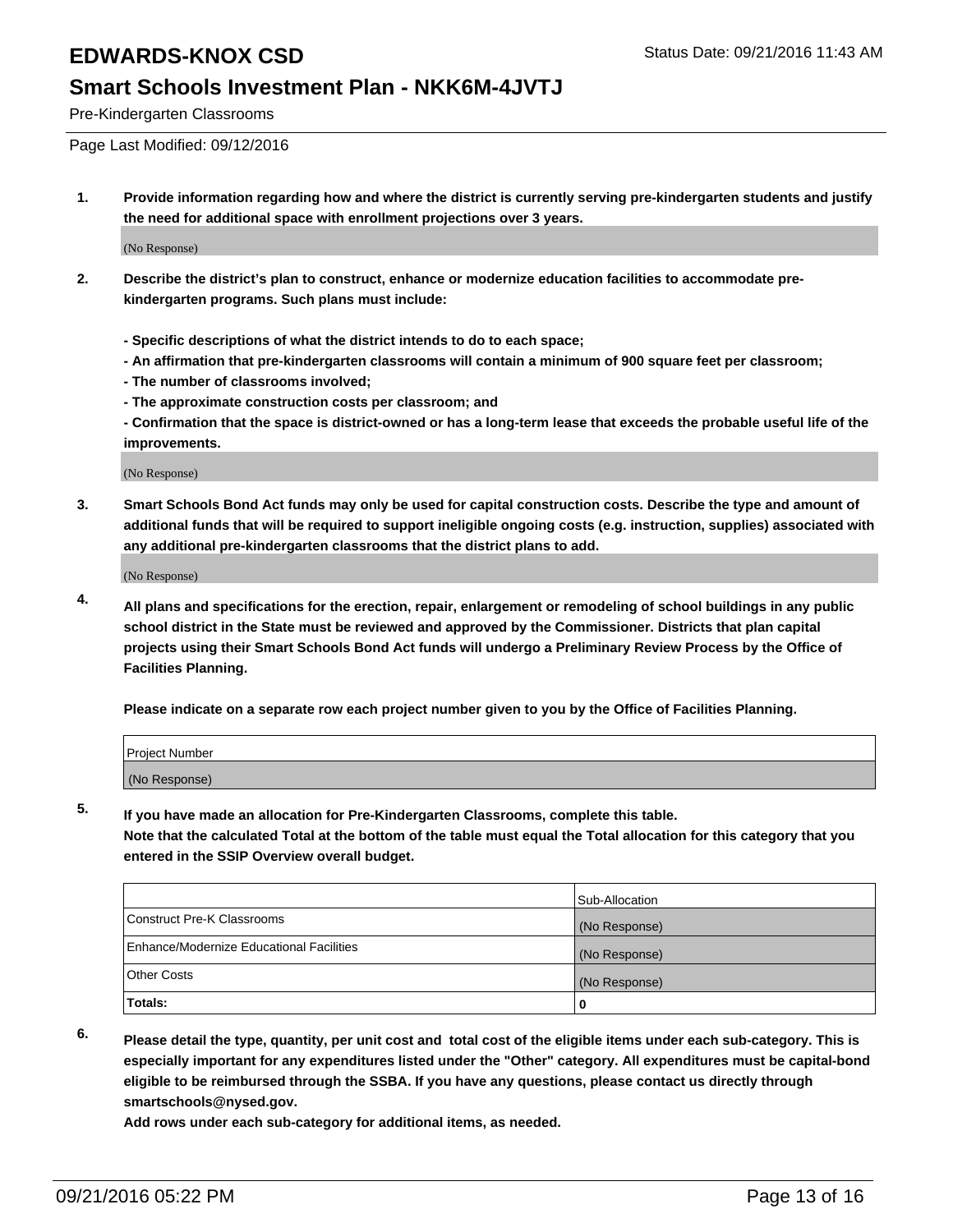### **Smart Schools Investment Plan - NKK6M-4JVTJ**

Pre-Kindergarten Classrooms

Page Last Modified: 09/12/2016

| Select the allowable expenditure | Item to be purchased | Quantity      | Cost per Item | Total Cost    |
|----------------------------------|----------------------|---------------|---------------|---------------|
| type.                            |                      |               |               |               |
| Repeat to add another item under |                      |               |               |               |
| each type.                       |                      |               |               |               |
| (No Response)                    | (No Response)        | (No Response) | (No Response) | (No Response) |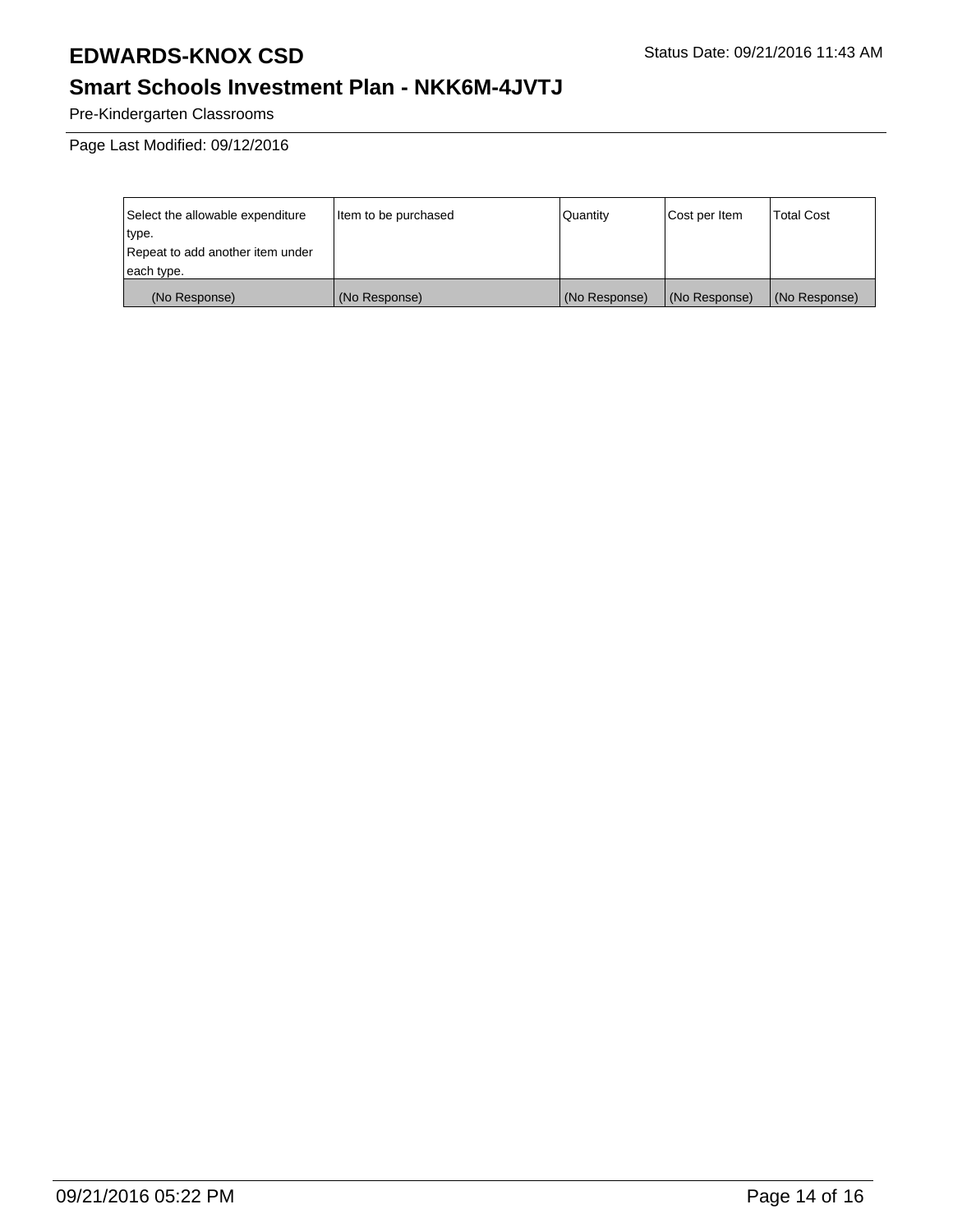#### **Smart Schools Investment Plan - NKK6M-4JVTJ**

Replace Transportable Classrooms

Page Last Modified: 04/28/2016

**1. Describe the district's plan to construct, enhance or modernize education facilities to provide high-quality instructional space by replacing transportable classrooms.**

(No Response)

**2. All plans and specifications for the erection, repair, enlargement or remodeling of school buildings in any public school district in the State must be reviewed and approved by the Commissioner. Districts that plan capital projects using their Smart Schools Bond Act funds will undergo a Preliminary Review Process by the Office of Facilities Planning.**

**Please indicate on a separate row each project number given to you by the Office of Facilities Planning.**

| Project Number |  |
|----------------|--|
| (No Response)  |  |

**3. For large projects that seek to blend Smart Schools Bond Act dollars with other funds, please note that Smart Schools Bond Act funds can be allocated on a pro rata basis depending on the number of new classrooms built that directly replace transportable classroom units.**

**If a district seeks to blend Smart Schools Bond Act dollars with other funds describe below what other funds are being used and what portion of the money will be Smart Schools Bond Act funds.**

(No Response)

**4. If you have made an allocation for Replace Transportable Classrooms, complete this table. Note that the calculated Total at the bottom of the table must equal the Total allocation for this category that you entered in the SSIP Overview overall budget.**

|                                                | Sub-Allocation |
|------------------------------------------------|----------------|
| Construct New Instructional Space              | (No Response)  |
| Enhance/Modernize Existing Instructional Space | (No Response)  |
| Other Costs                                    | (No Response)  |
| Totals:                                        | 0              |

**5. Please detail the type, quantity, per unit cost and total cost of the eligible items under each sub-category. This is especially important for any expenditures listed under the "Other" category. All expenditures must be capital-bond eligible to be reimbursed through the SSBA. If you have any questions, please contact us directly through smartschools@nysed.gov.**

| Select the allowable expenditure | Item to be purchased | Quantity      | Cost per Item | Total Cost    |
|----------------------------------|----------------------|---------------|---------------|---------------|
| type.                            |                      |               |               |               |
| Repeat to add another item under |                      |               |               |               |
| each type.                       |                      |               |               |               |
| (No Response)                    | (No Response)        | (No Response) | (No Response) | (No Response) |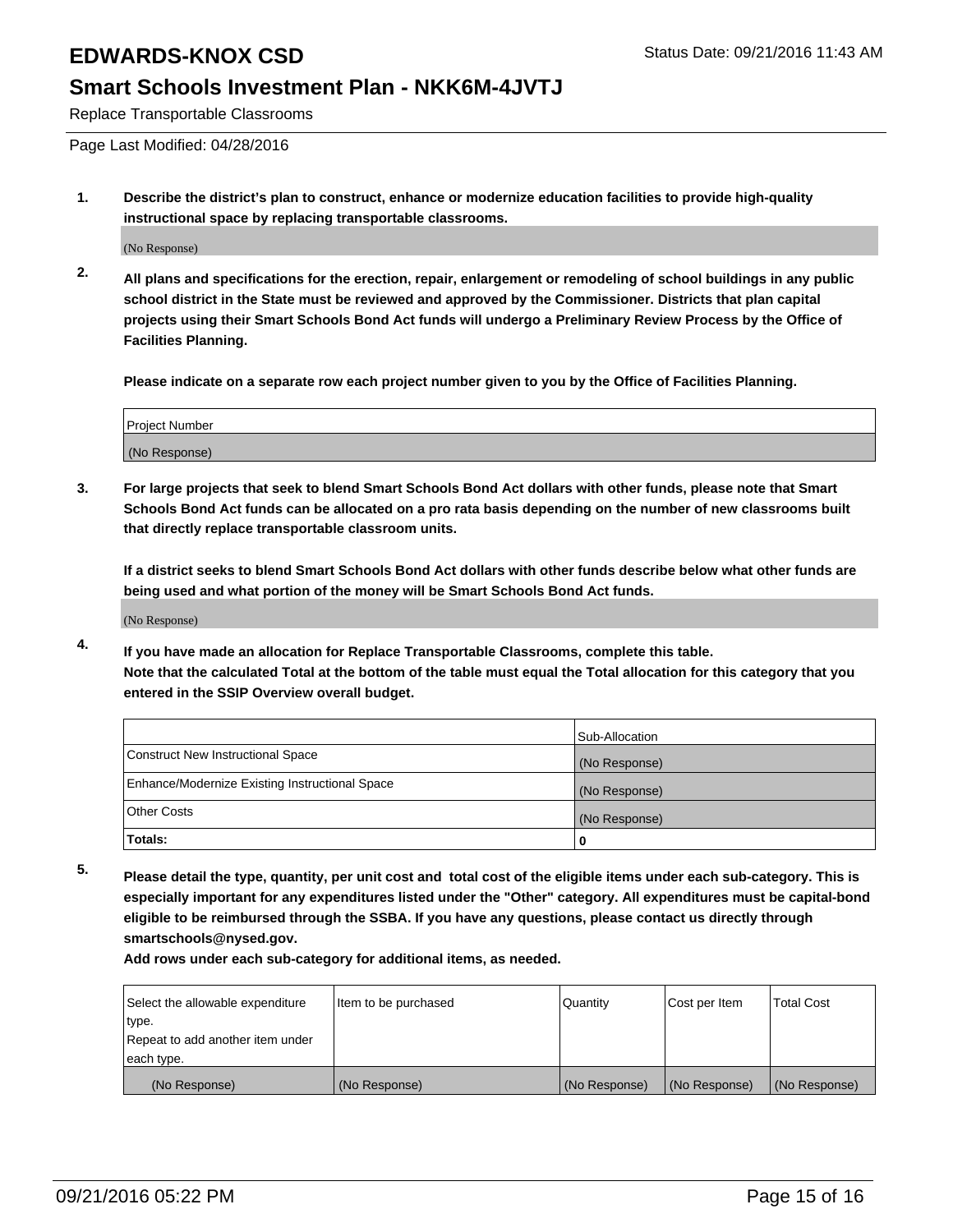#### **Smart Schools Investment Plan - NKK6M-4JVTJ**

High-Tech Security Features

Page Last Modified: 04/28/2016

**1. Describe how you intend to use Smart Schools Bond Act funds to install high-tech security features in school buildings and on school campuses.**

(No Response)

**2. All plans and specifications for the erection, repair, enlargement or remodeling of school buildings in any public school district in the State must be reviewed and approved by the Commissioner. Districts that plan capital projects using their Smart Schools Bond Act funds will undergo a Preliminary Review Process by the Office of Facilities Planning.** 

**Please indicate on a separate row each project number given to you by the Office of Facilities Planning.**

| <b>Project Number</b> |  |
|-----------------------|--|
| (No Response)         |  |

- **3. Was your project deemed eligible for streamlined Review?**
	- □ Yes
	- $\square$  No
- **4. Include the name and license number of the architect or engineer of record.**

| Name          | License Number |
|---------------|----------------|
| (No Response) | (No Response)  |

**5. If you have made an allocation for High-Tech Security Features, complete this table. Note that the calculated Total at the bottom of the table must equal the Total allocation for this category that you entered in the SSIP Overview overall budget.**

|                                                      | Sub-Allocation |
|------------------------------------------------------|----------------|
| Capital-Intensive Security Project (Standard Review) | (No Response)  |
| <b>Electronic Security System</b>                    | (No Response)  |
| <b>Entry Control System</b>                          | (No Response)  |
| Approved Door Hardening Project                      | (No Response)  |
| <b>Other Costs</b>                                   | (No Response)  |
| Totals:                                              | 0              |

**6. Please detail the type, quantity, per unit cost and total cost of the eligible items under each sub-category. This is especially important for any expenditures listed under the "Other" category. All expenditures must be capital-bond eligible to be reimbursed through the SSBA. If you have any questions, please contact us directly through smartschools@nysed.gov.**

| Select the allowable expenditure | Item to be purchased | Quantity      | Cost per Item | <b>Total Cost</b> |
|----------------------------------|----------------------|---------------|---------------|-------------------|
| type.                            |                      |               |               |                   |
| Repeat to add another item under |                      |               |               |                   |
| each type.                       |                      |               |               |                   |
| Other Costs                      | (No Response)        | (No Response) | (No Response) | (No Response)     |